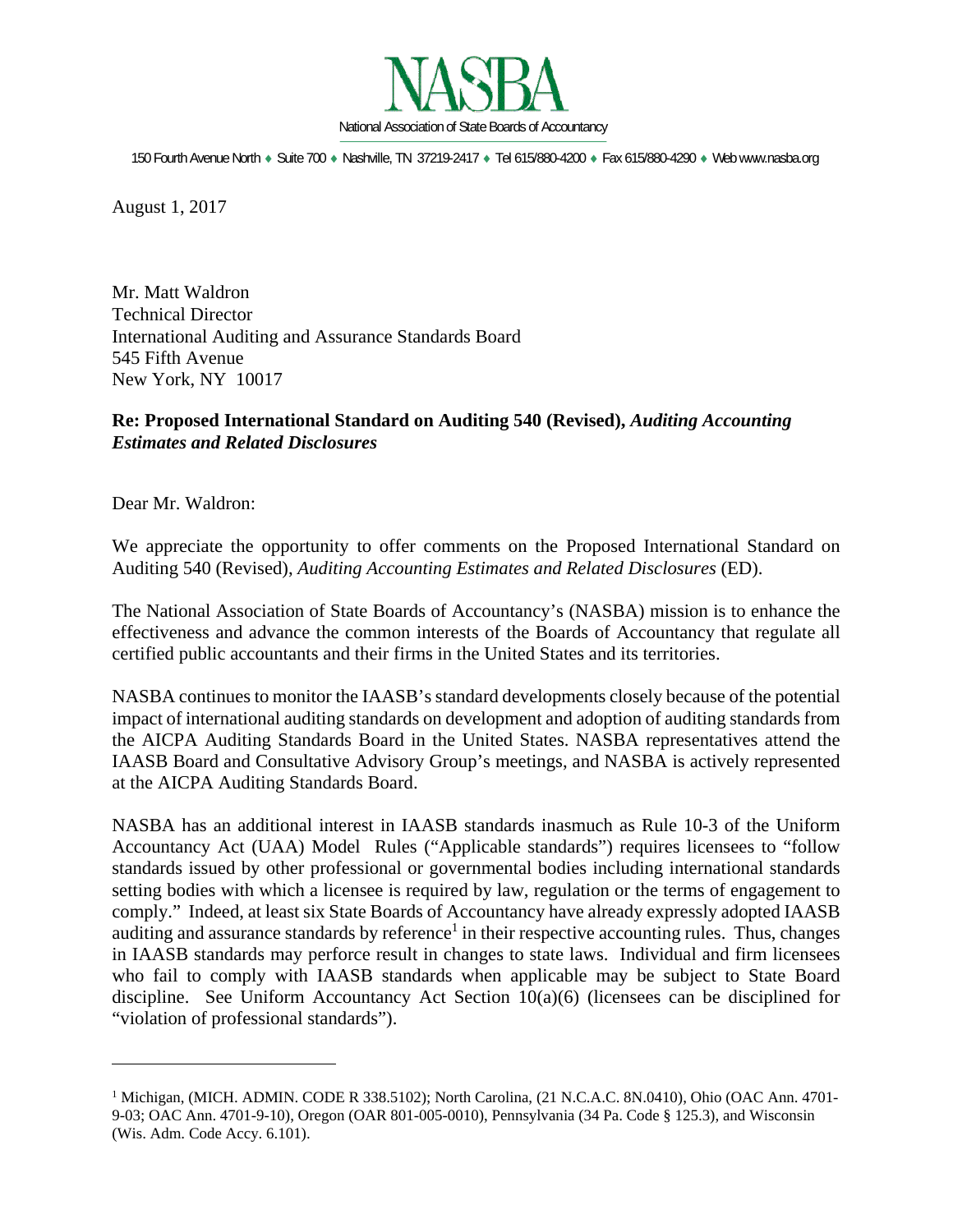Mr. Matt Waldron August 1, 2017 Page 2 of 5

We offer the following comments on the ED.

# **GENERAL COMMENTS**

We understand that in developing the proposed standard, the IAASB aims to achieve the following:

- enhance requirements for risk assessment procedures to include specific factors related to accounting estimates, namely: complexity, judgment, and estimation uncertainty;
- set a more detailed expectation for the auditor's response to identified risks of material misstatement related to accounting estimates, including enhancing the auditor's application of professional skepticism; and
- scalability regardless of the size or sector of the business or audit firm.

We would like to commend the IAASB on its efforts to develop a revised standard on auditing accounting estimates and related disclosures. The increasing complexity of financial instruments creates new risks which need to be assessed and addressed by auditors. In addition, recent accounting standards on fair value measurements, expected credit loss and other financial reporting standards mandate new accounting and disclosure requirements which contain disclosures that need to be audited. Thus, we would like to express our overall support for recognizing a need for updating the existing standard.

Notwithstanding the above, we wish to emphasize the following matters:

## *Overall Structure and Clarity of the Exposure Draft*

- a) We found that the ED is extremely complex and not easy to follow. We recommend that the IAASB consider the Public Company Accounting Oversight Board's recent proposal on *Auditing Accounting Estimates, Including Fair Value Measurements* to simplify its proposal and to eliminate unnecessary differences for auditors. We also recommend either adding additional guidance in the current IAASB proposal or providing an explicit linkage to the auditing guidance on use of specialists.
- b) We believe that there should be a better linkage between ISA 540 and ISA 315 (Revised), *Identifying and Assessing the Risks of Material Misstatements through Understanding the Entity and Its Environment* and ISA 330, *The Auditor's Responses to Assessed Risks.*
- c) We recommend including additional application guidance on auditing internal controls and management's process of developing estimates.
- d) Paragraph A1C of the Application and Other Explanatory Material prescribes use of the management expert. In some situations there may be limited public information available for determination of an independent estimate, which could create a challenge for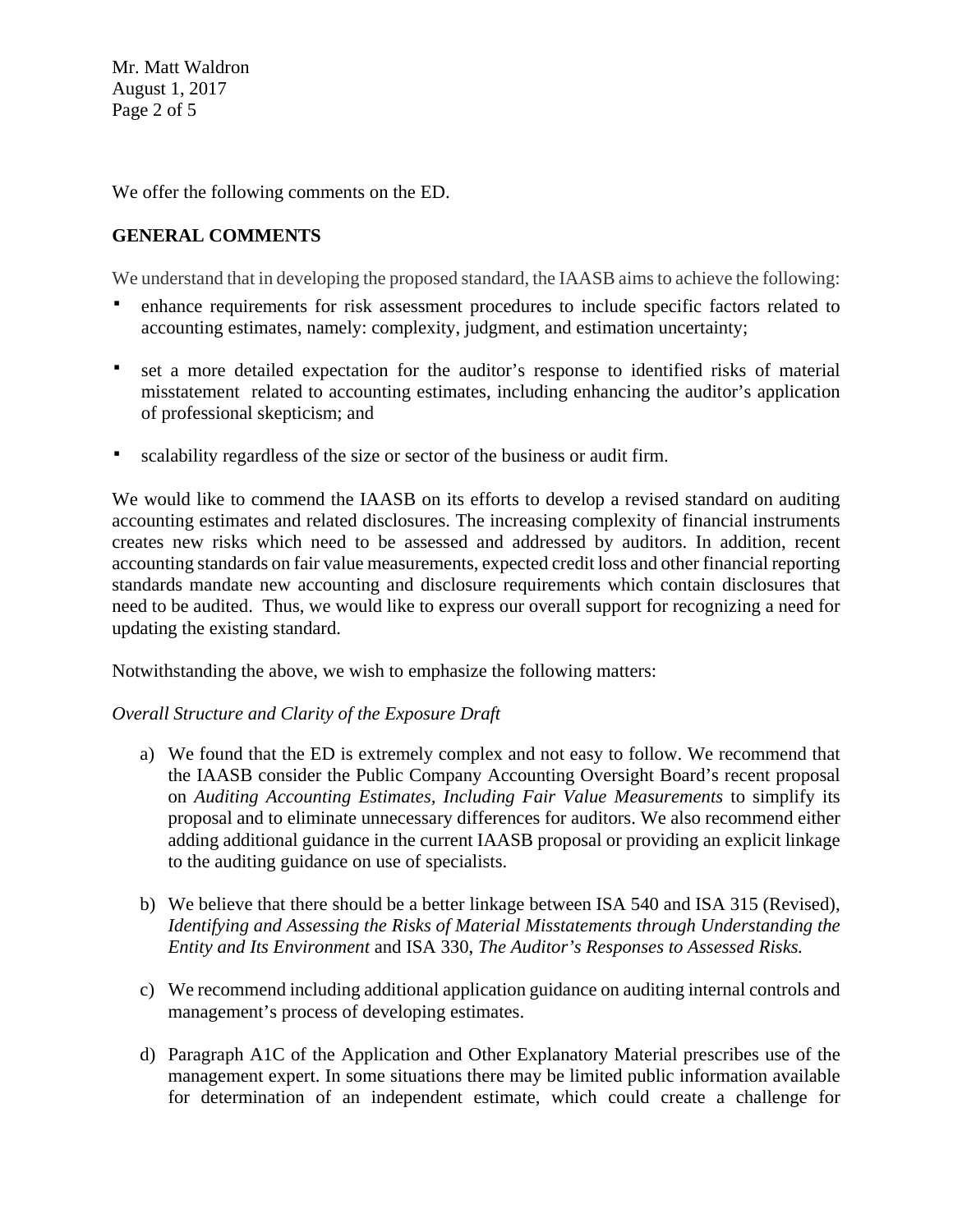Mr. Matt Waldron August 1, 2017 Page 3 of 5

> differentiation between a management expert and external information source. Further application guidance may be required to elaborate further on such issues.

### **OVERALL QUESTIONS**

*1) Has ED-540 been appropriately updated to deal with evolving financial reporting frameworks as they relate to accounting estimates?* 

We understand that one of the goals of the proposed standard is to enable the auditor to address audit risks arising from the management's adoption of the evolving financial reporting framework, when applicable. To achieve this objective, we recommend including additional application guidance to assist auditors in addressing relevant risks and developing appropriate audit procedures (e.g. application guidance on the expected credit loss model).

*2) Do the requirements and application material of ED-540 appropriately reinforce the application of professional skepticism when auditing accounting estimates?* 

Yes, we agree that the requirements and application material will add clarity to reinforce the application of professional skepticism when auditing accounting estimates.

# **FOCUS ON RISK ASSESSMENT AND RESPONSES**

*3) Is ED-540 sufficiently scalable with respect to auditing accounting estimates, including when there is low inherent risk?* 

We believe the IAASB should consider adding additional clarity to paragraph 15 (a) when inherent risk is low.

- *4) When inherent risk is not low (see paragraphs 13, 15 and 17–20):* 
	- *a) Will these requirements support more effective identification and assessment of, and responses to, risks of material misstatement (including significant risks) relating to accounting estimates, together with the relevant requirements in ISA 315 (Revised) and ISA 330?*

Yes.

*b) Do you support the requirement in ED-540 (Revised) for the auditor to take into account the extent to which the accounting estimate is subject to, or affected by, one or more relevant factors, including complexity, the need for the use of judgment by management and the potential for management bias, and estimation uncertainty?* 

In its proposal the IAASB describes three factors that are most likely to influence the risks of material misstatement in relation to making an accounting estimate: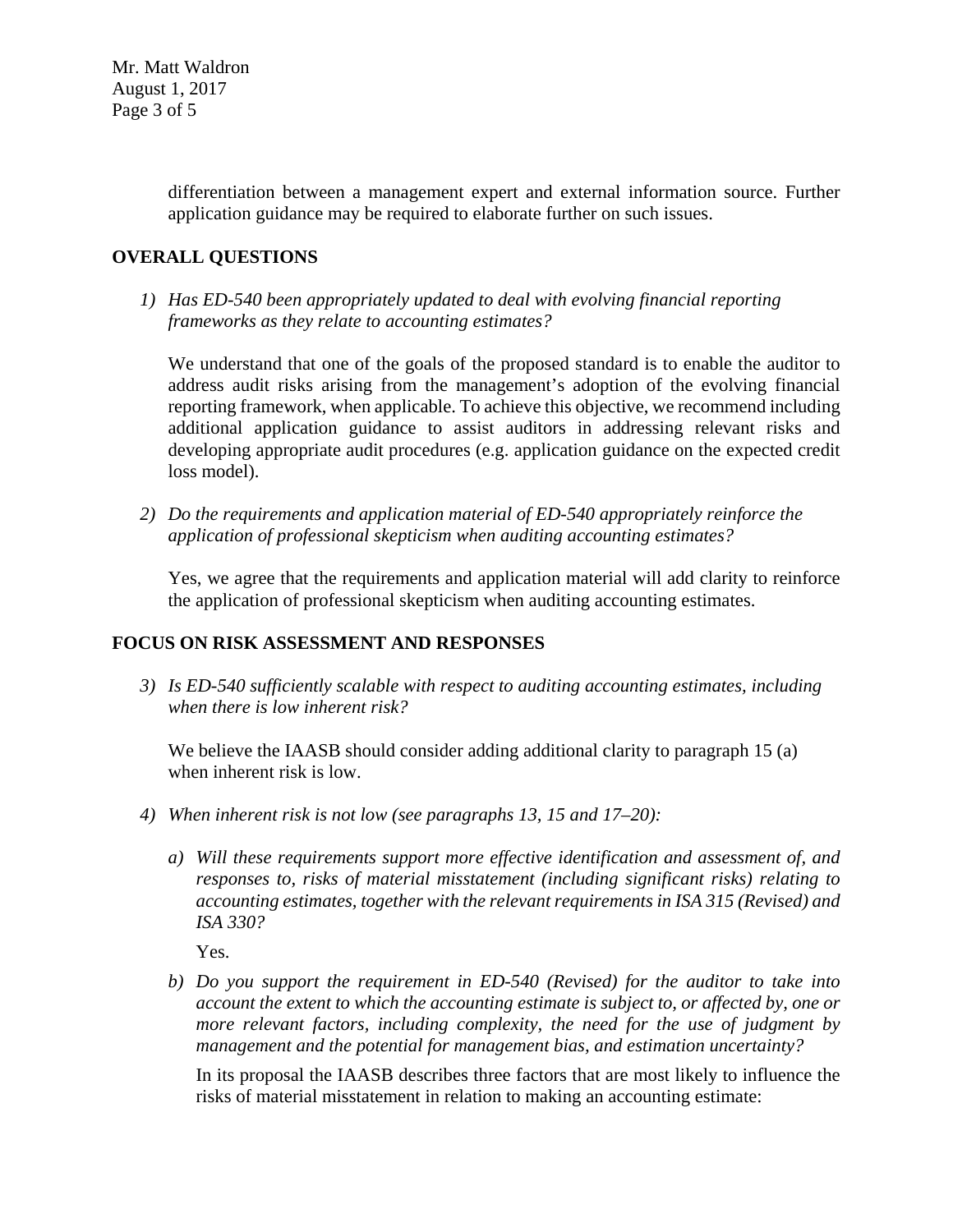Mr. Matt Waldron August 1, 2017 Page 4 of 5

- Complexity:
- The need for the use of judgment by management; and
- Estimation uncertainty.

We believe that all three factors are interrelated and estimation uncertainty is inherent in predicting future events. Thus, although we do believe that auditors should respond to these risk factors, we do not think that requiring auditors to respond to each factor separately is necessary.

We also think that the need for management judgment comes into play after evaluating complexity and range of estimates; thus, the order of the factors in the ED may need to be rearranged.

*c) Is there sufficient guidance in relation to the proposed objectives-based requirements in paragraphs 17 to 19 of ED-540? If not, what additional guidance should be included?* 

We would like to commend the IAASB on the proposed standard's paragraphs 17 and 18 which emphasize a need for auditors to perform sufficient audit procedures, and obtain appropriate audit evidence, to address matters where management uses complex methods or models, or where management is required to apply its judgment.

We recommend that the ED reemphasize the need to focus significant audit efforts in the areas of higher inherent risk. If the auditor determines that the inherent risk is low, the audit procedures should be tailored accordingly (e.g. auditors may consider performing substantive analytical procedures in the areas of low risk).

*5) Does the requirement in paragraph 20 (and related application material in paragraphs A128–A134) appropriately establish how the auditor's range should be developed? Will this approach be more effective than the approach of "narrowing the range", as in extant ISA 540, in evaluating whether management's point estimate is reasonable or misstated?* 

Paragraph 128 of the ED prescribes that "whether the auditor develops a point estimate or uses an auditor's range, the auditor is designing and performing a substantive analytical procedure." The statement is confusing since the appropriate audit procedure could be also be designed as a test of details. It is also not clear if an auditor is expected to develop a range that is below the tolerable misstatement amount calculated as part of the materiality determination.

\_\_\_\_\_\_\_\_\_\_\_\_\_\_\_\_\_\_\_\_\_\_\_\_\_\_\_